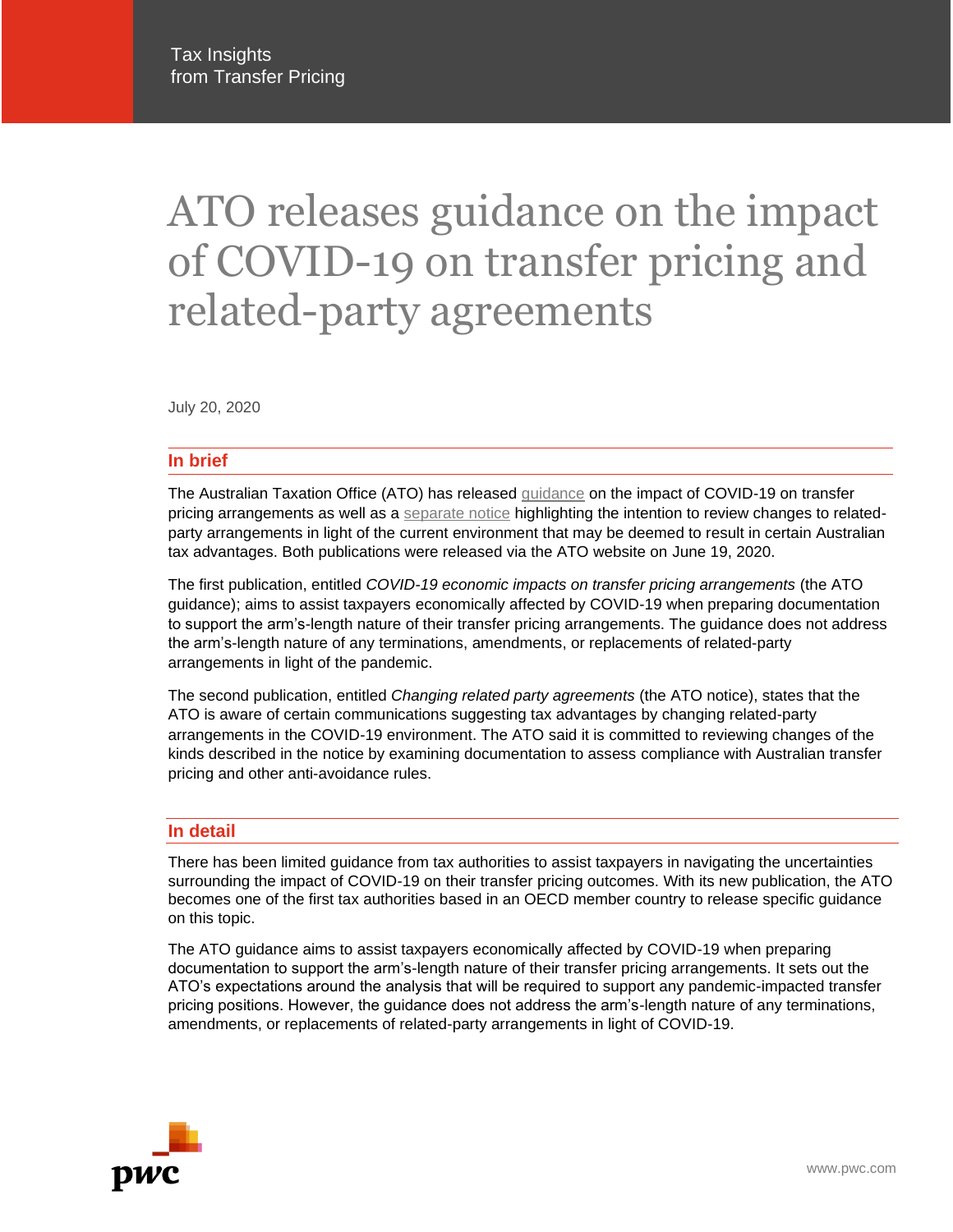*Observation:* This latter topic will be of interest to many taxpayers that have encountered unprecedented disruption and change in light of the current environment, so future guidance on the topic from the ATO would be welcomed.

In addition to the ATO guidance, the ATO notice highlights key areas relating to changes in related-party agreements that the ATO plans to review more closely.

#### **How will the ATO assess the economic impact on transfer pricing arrangements?**

The ATO notes that the effects of the pandemic on the Australian economy are not yet known or quantifiable and that the impacts on specific taxpayers will vary, with some businesses negatively affected through reduced revenues, increased costs, and overall changes in profit outcomes.

Negative impacts on Australian profit outcomes can be expected to lead to transfer pricing-related inquiry from the ATO. In that respect, the ATO has highlighted that in undertaking such analysis, it will consider and assess the following:

- the function, asset, and risk profile of the Australian entity before and after COVID-19;
- economic circumstances, where the actual economic impacts of the pandemic on the Australian operations should be outlined and evidenced — this may include a broader analysis of how the relevant industry has been affected;
- the contractual arrangements between the Australian entity and its related parties, and if any obligations or material terms and conditions have been varied, amended, or terminated;
- evidence of any impact of COVID-19 on the specific product and service offerings of the Australian entity and how this has affected the financial results; and
- evidence of resulting changes in business strategies, including decisions made, outcomes sort, and actions taken to give effect to those strategies.

The ATO says it will emphasize the collection of evidence to support any changes or impacts on the business and recommends that taxpayers document such changes contemporaneously.

## **Guidance on how to support the arm's-length nature of the company's transfer pricing outcomes**

There has been a great deal of uncertainty around how taxpayers are expected to approach the evaluation of their transfer pricing outcomes in light of COVID-19, particularly in the absence of reliable benchmarking studies, given the lag in the disclosure and publication of comparables' data. The ATO guidance recognizes the limitations in obtaining reliable benchmarking by stating that taxpayers may adopt a 'but for' test in supporting their transfer pricing outcomes in the current environment.

Specifically, the ATO notes that in reviewing taxpayers' transfer pricing positions, it will seek to understand the financial outcomes taxpayers would have achieved 'but for' the impact of COVID-19. This analysis may include:

- a detailed profit and loss analysis showing changes in revenue and expenses, with an explanation for variances attributable to the pandemic from COVID-19 — this may include a variance analysis of budgeted (pre-COVID) versus actual results;
- details of profitability adjusted to where the company's outcome would have been if COVID-19 had not occurred this should consider all factors that have a positive or negative impact on profits and should be supported by evidence;
- the rationale and evidence for any increased allocation of costs or a reduction of sales (and subsequent changes in operating margins) to the Australian entity, taking into consideration its function, asset, and risk profile; and
- evidence of any government assistance provided or affecting the Australian operations.

#### **Impact on PCG 2019/1**

The ATO has confirmed that it will not currently be reviewing [PCG 2019/1](https://www.pwc.com/gx/en/tax/newsletters/pricing-knowledge-network/assets/pwc-tp-australia-pcg.pdf) due to the effect of COVID-19. This appears to be driven by an absence of analysis or benchmarking, indicating that changes may be required in the inbound distribution risk assessment framework at this stage.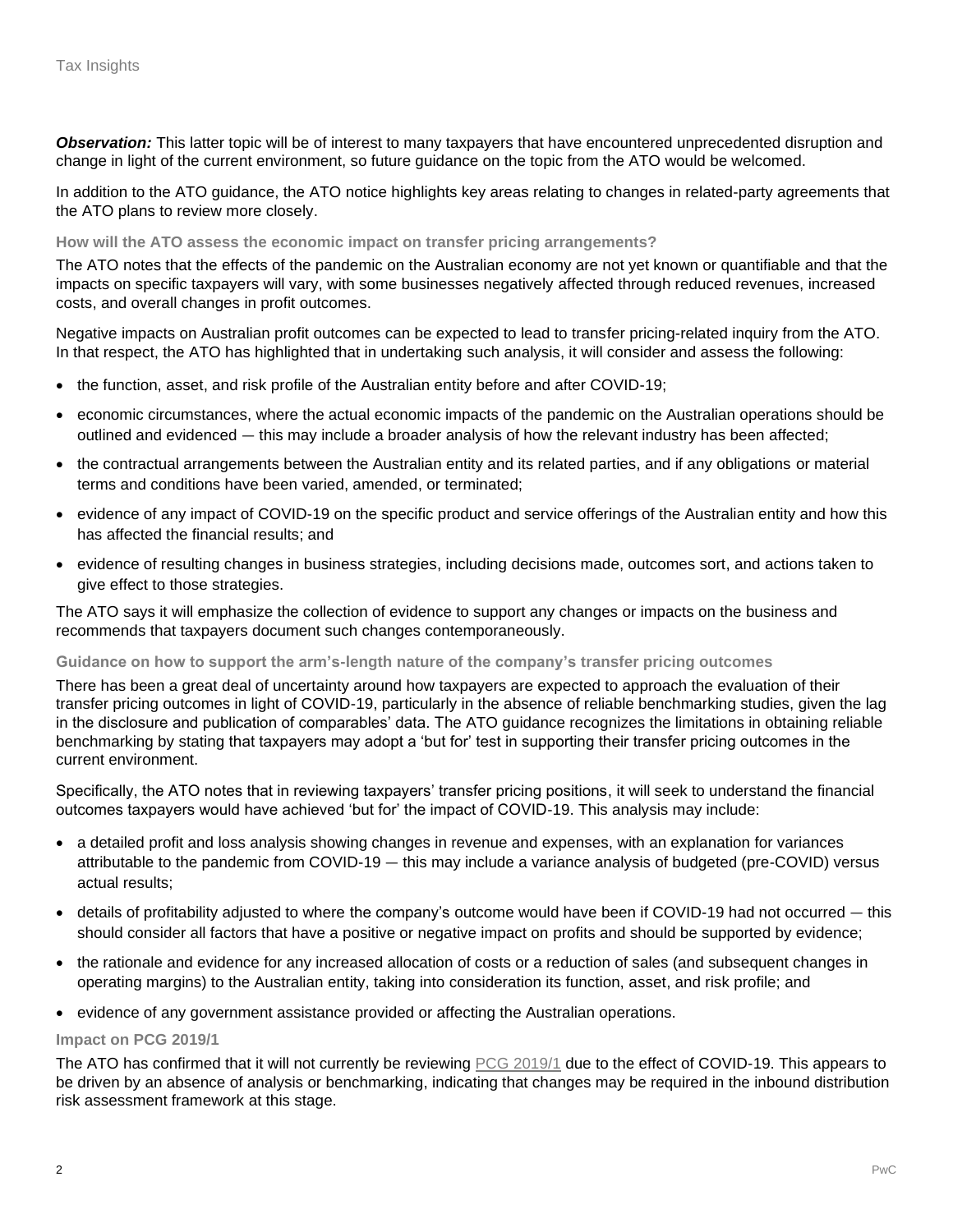# **COVID-19 and the impact on APAs**

The ATO has provided guidance on the potential impact of COVID-19 on existing APAs as well as on taxpayers currently in the APA process without an agreed APA.

In relation to existing APAs, the ATO notes that the impact on the business could result in a breach of critical assumptions agreed to in the APA. In that case, the ATO encourages prompt and proactive engagement as soon as the taxpayer becomes aware that a potential breach of the APA terms has occurred or is likely to occur. Following ATO consideration of the impact and potential breach, the potential outcomes could include the APA:

- continuing to operate as usual;
- being renegotiated over the time period of the demonstrable impact; and
- being suspended or modified for a set period.

In relation to taxpayers that currently are in the APA process but have not yet agreed to an APA, the ATO notes that it will continue to work on the application. However, the ATO has outlined that standard APA processes apply where the taxpayer's economic performance is not significantly impacted by COVID-19.

If economic performance is significantly affected, the ATO notes that it may be difficult to progress the APA application without objective evidence of the impact or more certainty around potential outcomes. In such cases, the ATO will consider placing cases on hold or potentially ending the APA process by mutual consent. Bilateral APA applications will need to be considered in consultation with the corresponding tax authority/jurisdiction.

## **ATO notice on specific areas of inquiry**

The ATO notice states that the ATO is aware of communications suggesting tax advantages by changing related-party arrangements in the COVID-19 environment. Specifically, the ATO has noted such circumstances include:

- triggering tax deductions for foreign exchange losses by early termination or repayment of liabilities under related-party financing agreements;
- avoiding ongoing withholding obligations on amounts payable to overseas parties by changing related-party agreements;
- reducing assessable income from rights or property provided to overseas related parties by changing related-party agreements; and
- increasing contractually assumed risks and allocation of global economic losses for limited-risk entities by changing related-party agreements.

The ATO will review such changes by examining documentation to assess whether the changes adhere to Australia's transfer pricing and other anti-avoidance rules, including considering whether:

- independent parties dealing wholly independently in comparable circumstances would have mutually agreed to change the existing related-party agreements or arrangements;
- independent parties dealing wholly independently in comparable circumstances would have entered into the terms or conditions of the new related-party agreements or arrangements (for example, if the new contracts or arrangements produced detriments or limited benefits for the taxpayer);
- there is a mismatch between the substance of the actual dealings or relations, and changes made to related-party agreements or arrangements;
- a purpose of the changes to the agreements or arrangements was to obtain an Australian tax benefit or a diverted profits tax benefit relevant to considering application of Part IVA of the Income Tax Assessment Act 1936 or other antiavoidance rules; and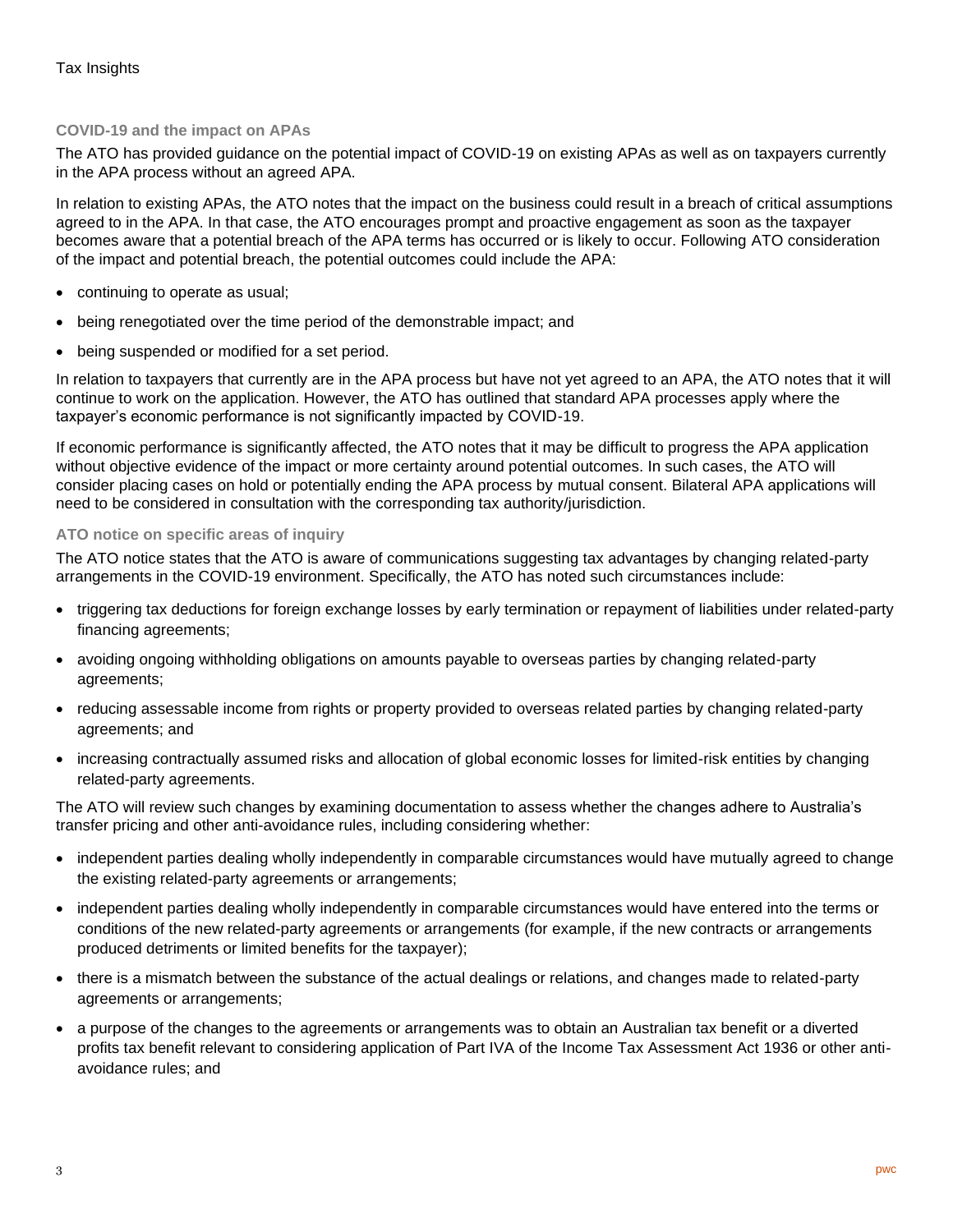• the changes to the related-party agreements or arrangements and the commercial justification, developed in anticipation of a potential review by the ATO, originated with a tax adviser.

# **The takeaway**

The ATO is one of the first tax authorities to publish guidance on the impact of COVID-19 on transfer pricing arrangements. The guidance provides taxpayers with some direction and understanding of the ATO's expectations in a period of uncertainty and disruption. More guidance in the future also would be welcomed.

Key takeaways from the ATO guidance include the following:

• *Areas of focus and the 'but for' test***:** The ATO's areas of focus align with the five comparability factors typically covered in Australian transfer pricing documentation, as required by Subdivision 284-E of the Tax Administration Act 1953. This means that taxpayers should revisit their transfer pricing documentation to determine if it appropriately takes into account the areas highlighted by the ATO in supporting their transfer pricing position. The emphasis on direct evidence to support the taxpayer's position also means that companies should gather direct business evidence on a live basis to support key assertions on which the transfer pricing position is likely to turn.

The 'but for' test outlines the ATO's expectations around the analysis required to support pandemic-impacted transfer pricing positions. Pursuant to the guidance, affected taxpayers are expected to undertake important analysis, diving deeper into the economic impacts on their business. Taxpayers should collect evidence throughout the impacted financial period. This may include reviewing business plans and budgets prepared ahead of the financial year impacted by COVID-19 and analyzing how these changed throughout the year, compiling direct evidence regarding the reasons for change. *Observation:* This can help to better understand and isolate the impact of COVID-19 and lend further support to what financial outcomes the business would have achieved 'but for' the pandemic and the resultant implications on its transfer pricing position.

• *PCG 2019/1***:** The Australian market includes a significant number of inbound distributors within the scope of PCG 2019/1 whose business has been negatively impacted by COVID-19. Reduced profit outcomes for these distributors indicates that they are more likely to land in higher-risk zones in PCG 2019/1. For those requiring completion of the Reportable Tax Position schedule, this will mean higher-risk disclosures.

By its very nature, a higher-risk PCG 2019/1 outcome can mean a greater likelihood of ATO inquiry. Therefore, inbound distributors that have been negatively impacted by COVID-19 should consider their position in light of PCG 2019/1 and confirm whether they have prepared contemporaneous documentation and compiled evidence supporting their transfer pricing position. *Observation:* This is particularly important as we anticipate there will be greater ATO scrutiny of COVID-19 affected periods, from an Australian transfer pricing perspective.

• *APAs***:** Taxpayers either with concluded APAs or currently in APA process but without an agreed APA should consider any potential impact of COVID-19 on their circumstances and discuss any potential pandemic impact on the business with the ATO promptly and proactively to make sure that there are no surprises and that any potential implications can be appropriately addressed.

The ATO notice, on the other hand, is focused on potential tax advantages obtained as a result of changes to relatedparty agreements in light of COVID-19. As the economic impact of the pandemic is likely to lead to business changes, whether temporary or permanent, including changes to related-party arrangements, taxpayers should analyze the impact of any such changes from an Australian tax perspective. This includes preparing contemporaneous transfer pricing documentation to assist in supporting the positions taken. If changes lead to any of the tax impacts highlighted by the ATO, evidence should be compiled to demonstrate the commercial rationale underpinning the changes, along with additional analysis considering the potential application of Part IVA of the Income Tax Assessment Act 1936, where appropriate.